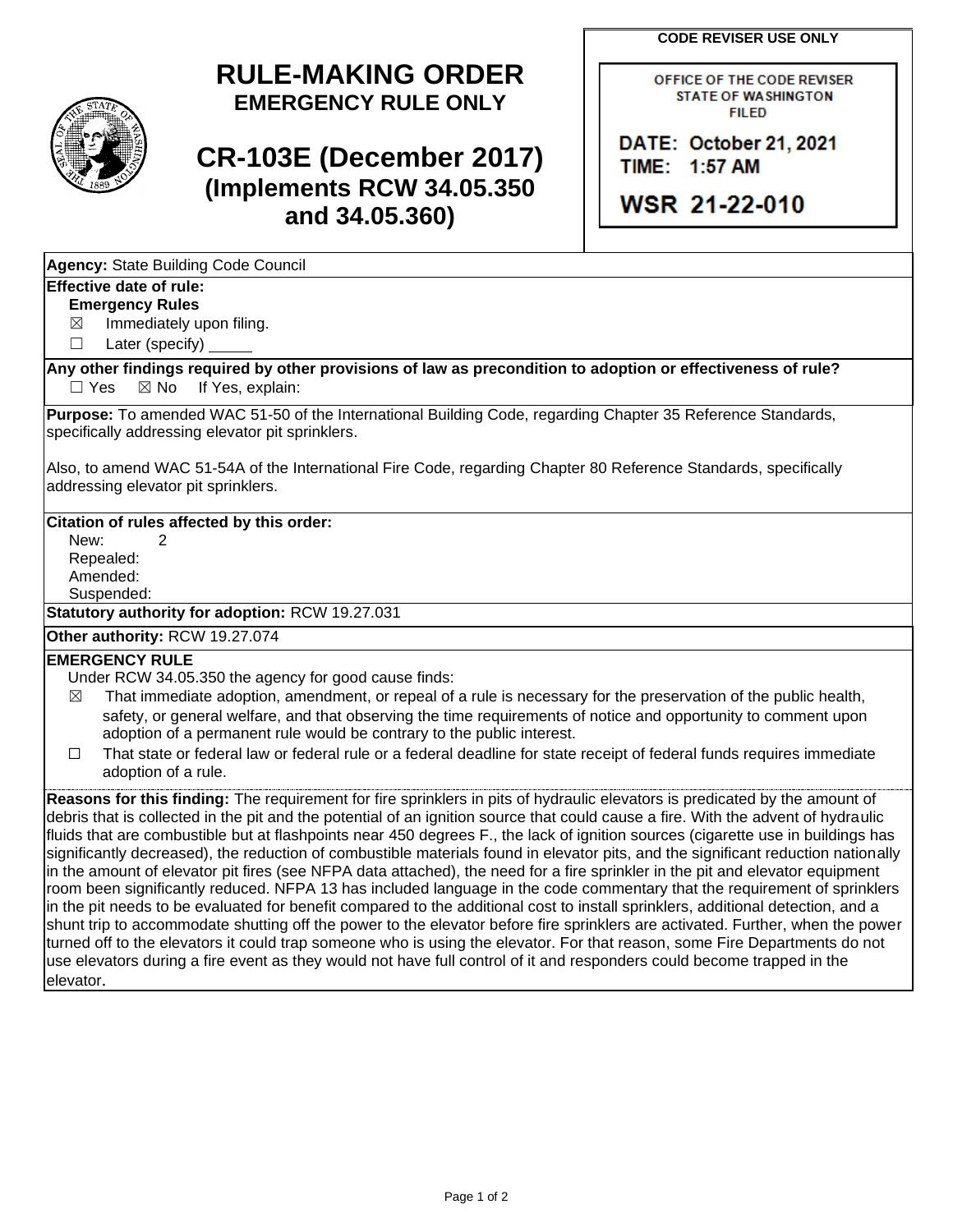| If any category is left blank, it will be calculated as zero.<br>Note:<br>No descriptive text.                                         |            |                |         |  |               |  |  |  |  |  |  |  |
|----------------------------------------------------------------------------------------------------------------------------------------|------------|----------------|---------|--|---------------|--|--|--|--|--|--|--|
| Count by whole WAC sections only, from the WAC number through the history note.<br>A section may be counted in more than one category. |            |                |         |  |               |  |  |  |  |  |  |  |
| The number of sections adopted in order to comply with:                                                                                |            |                |         |  |               |  |  |  |  |  |  |  |
| Federal statute:                                                                                                                       | New        |                | Amended |  | Repealed      |  |  |  |  |  |  |  |
| Federal rules or standards:                                                                                                            | New        |                | Amended |  | Repealed      |  |  |  |  |  |  |  |
| Recently enacted state statutes:                                                                                                       | New        | $\overline{2}$ | Amended |  | Repealed      |  |  |  |  |  |  |  |
| The number of sections adopted at the request of a nongovernmental entity:                                                             |            |                |         |  |               |  |  |  |  |  |  |  |
|                                                                                                                                        | <b>New</b> | 2              | Amended |  | Repealed      |  |  |  |  |  |  |  |
| The number of sections adopted on the agency's own initiative:                                                                         |            |                |         |  |               |  |  |  |  |  |  |  |
|                                                                                                                                        | <b>New</b> |                | Amended |  | Repealed      |  |  |  |  |  |  |  |
| The number of sections adopted in order to clarify, streamline, or reform agency procedures:                                           |            |                |         |  |               |  |  |  |  |  |  |  |
|                                                                                                                                        | <b>New</b> |                | Amended |  | Repealed      |  |  |  |  |  |  |  |
| The number of sections adopted using:                                                                                                  |            |                |         |  |               |  |  |  |  |  |  |  |
| Negotiated rule making:                                                                                                                | <b>New</b> |                | Amended |  | Repealed      |  |  |  |  |  |  |  |
| Pilot rule making:                                                                                                                     | New        |                | Amended |  | Repealed      |  |  |  |  |  |  |  |
| Other alternative rule making:                                                                                                         | New        |                | Amended |  | Repealed      |  |  |  |  |  |  |  |
| Date Adopted: October 21, 2021                                                                                                         |            | Signature:     |         |  |               |  |  |  |  |  |  |  |
| Name: Andrew S Klein                                                                                                                   |            |                |         |  | Andrew & Klin |  |  |  |  |  |  |  |
| Title: Chair, State Building Code Council                                                                                              |            |                |         |  |               |  |  |  |  |  |  |  |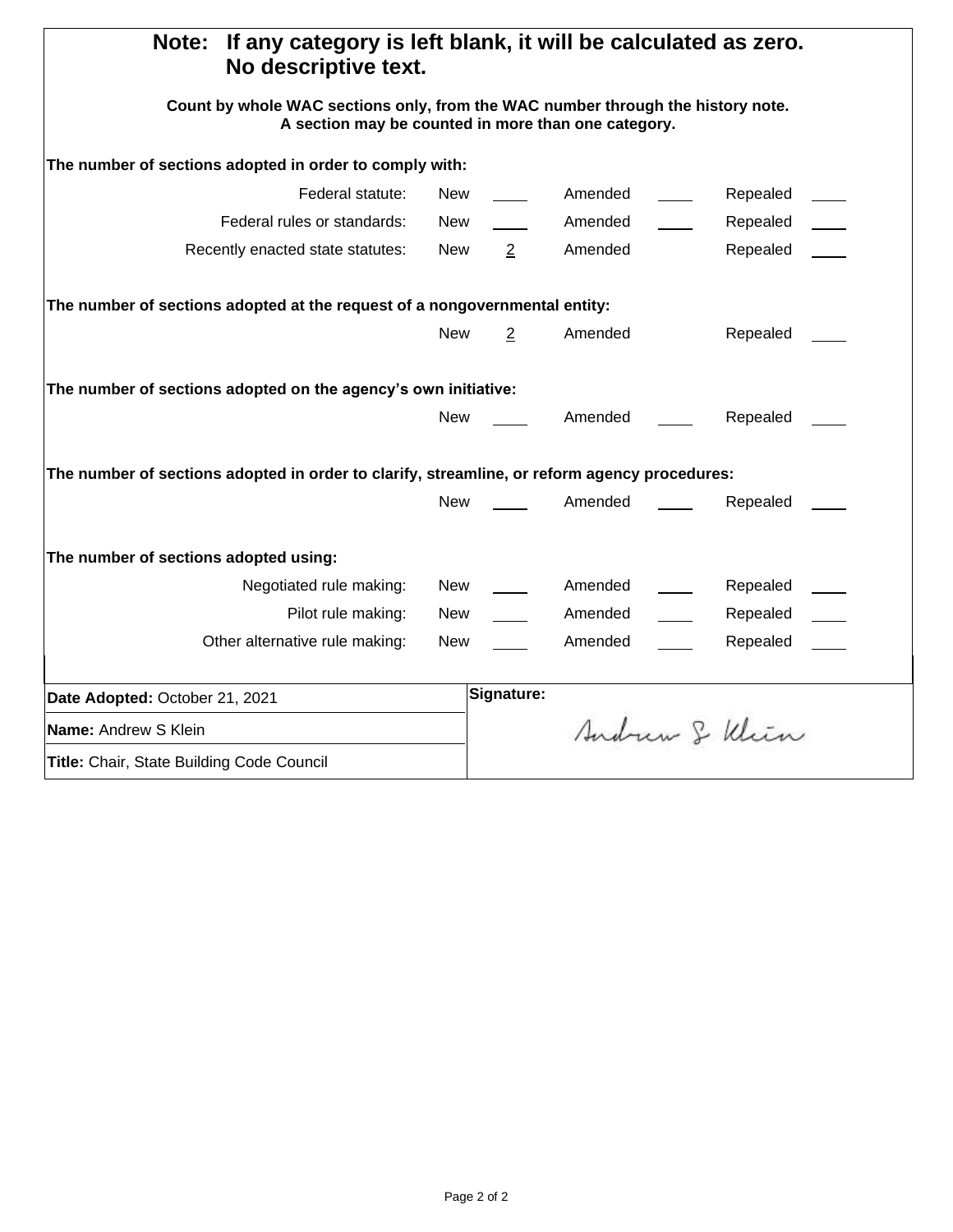AMENDATORY SECTION (Amending WSR 20-21-021, filed 10/9/20, effective  $11/9/20$ 

**WAC 51-50-3500 Chapter 35—Referenced standards.** Add the reference standards as follows:

| <b>Standard reference</b><br>number | <b>Title</b>                                                                     | Referenced in code<br>section number                                                                   |
|-------------------------------------|----------------------------------------------------------------------------------|--------------------------------------------------------------------------------------------------------|
| ANSI/APA<br>PRG-320-18              | Standard for<br>Performance-Rated<br>Cross-Laminated<br>Timber (revised<br>2018) | 602.4, 2303.1.4                                                                                        |
| <b>NFPA 130-17</b>                  | Standard for Fixed<br>Guideway Transit<br>and Passenger Rail<br><b>Systems</b>   | 3101.1, 3114                                                                                           |
| <b>NFPA 13-16</b>                   | Standard for the<br>Installation of<br>Sprinkler Systems<br>(except 8.15.5.3(5)) | 403.3.3, 712.1.3.1,<br>903.3.1.1, 903.2.<br>903.3.8.2, 903.8.5,<br>904.13, 905.3.4,<br>907.6.4, 1019.3 |